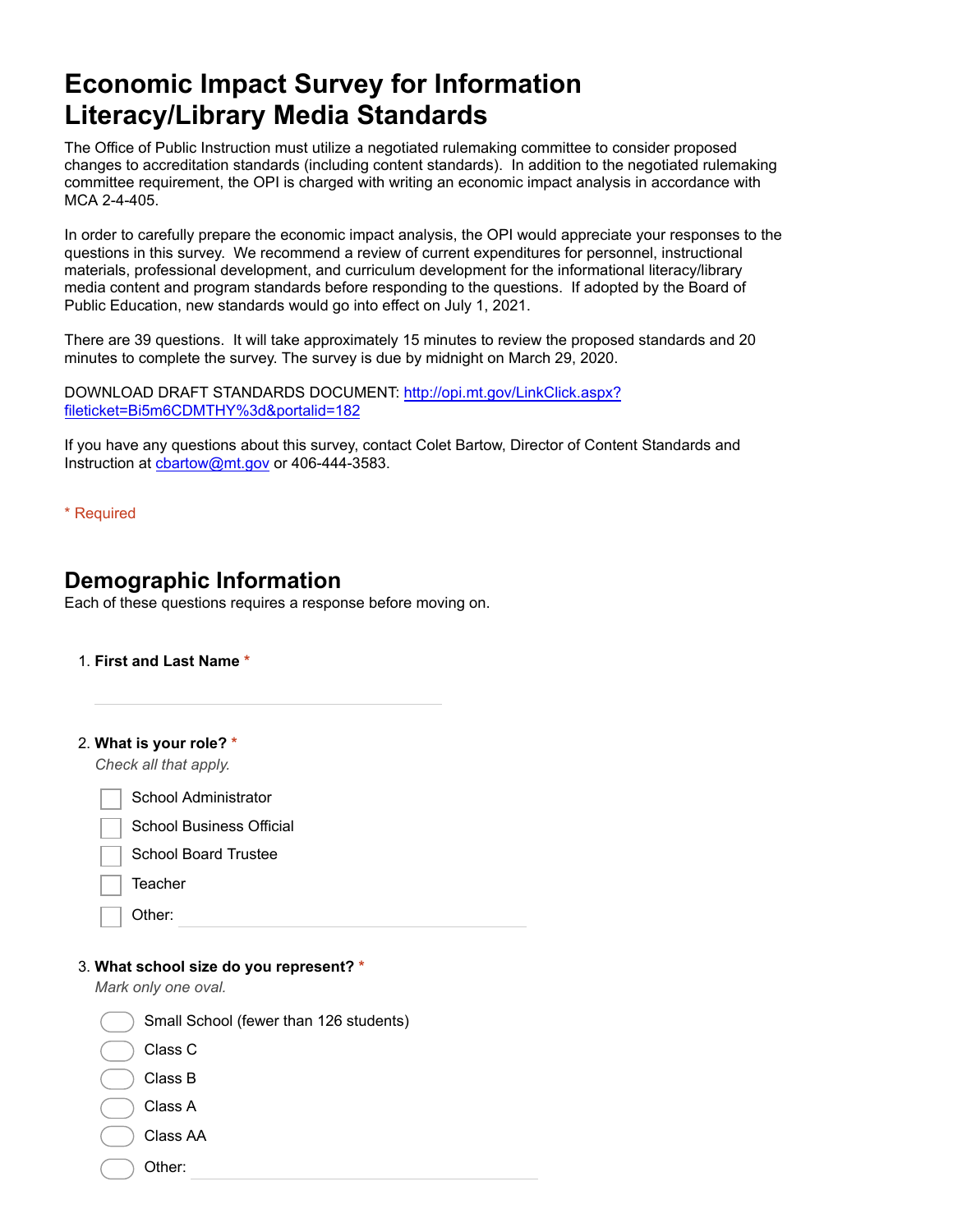| 4. What school type do you represent? *<br>Check all that apply. |  |
|------------------------------------------------------------------|--|
| Elementary                                                       |  |
| Middle School/Junior High                                        |  |
| <b>High School</b>                                               |  |
| Other:                                                           |  |
|                                                                  |  |
| 5. School or District Name *                                     |  |
| 6. ZIP Code *                                                    |  |

Yes No

### **Content Standards Implementation**

Please answer all relevant questions. School business officials and administrators should reply to questions related to cost.

[DOWNLOAD DRAFT STANDARDS DOCUMENT: http://opi.mt.gov/LinkClick.aspx?](https://www.google.com/url?q=http://opi.mt.gov/LinkClick.aspx?fileticket%3DBi5m6CDMTHY%253d%26portalid%3D182&sa=D&ust=1582930626160000&usg=AFQjCNHshQLbOOVfzqRHGqDuJ5aroQl1zA) fileticket=Bi5m6CDMTHY%3d&portalid=182

8. **Is your district able to implement the current informational literacy/library media content standards with existing staff and resources? \***

*Mark only one oval.*



9. **Will your district be able to meet the proposed standards with existing resources? \***

*Mark only one oval.*

| Yes |
|-----|
| No  |

#### 10. **What year would your district implement these standards?**

See ARM 10.55.603 CURRICULUM AND ASSESSMENT - curricula and materials are to be reviewed at least every five years. [http://mtrules.org/gateway/RuleNo.asp?RN=10%2E55%2E603](https://www.google.com/url?q=http://mtrules.org/gateway/RuleNo.asp?RN%3D10%252E55%252E603&sa=D&ust=1582930626161000&usg=AFQjCNFBOSyL9Q_yfy2Ql7w4HhrWpS8gbw) *Mark only one oval.*

| 2021 |
|------|
| 2022 |
| 2023 |
| 2024 |
| 2025 |

# **Program Delivery Standards**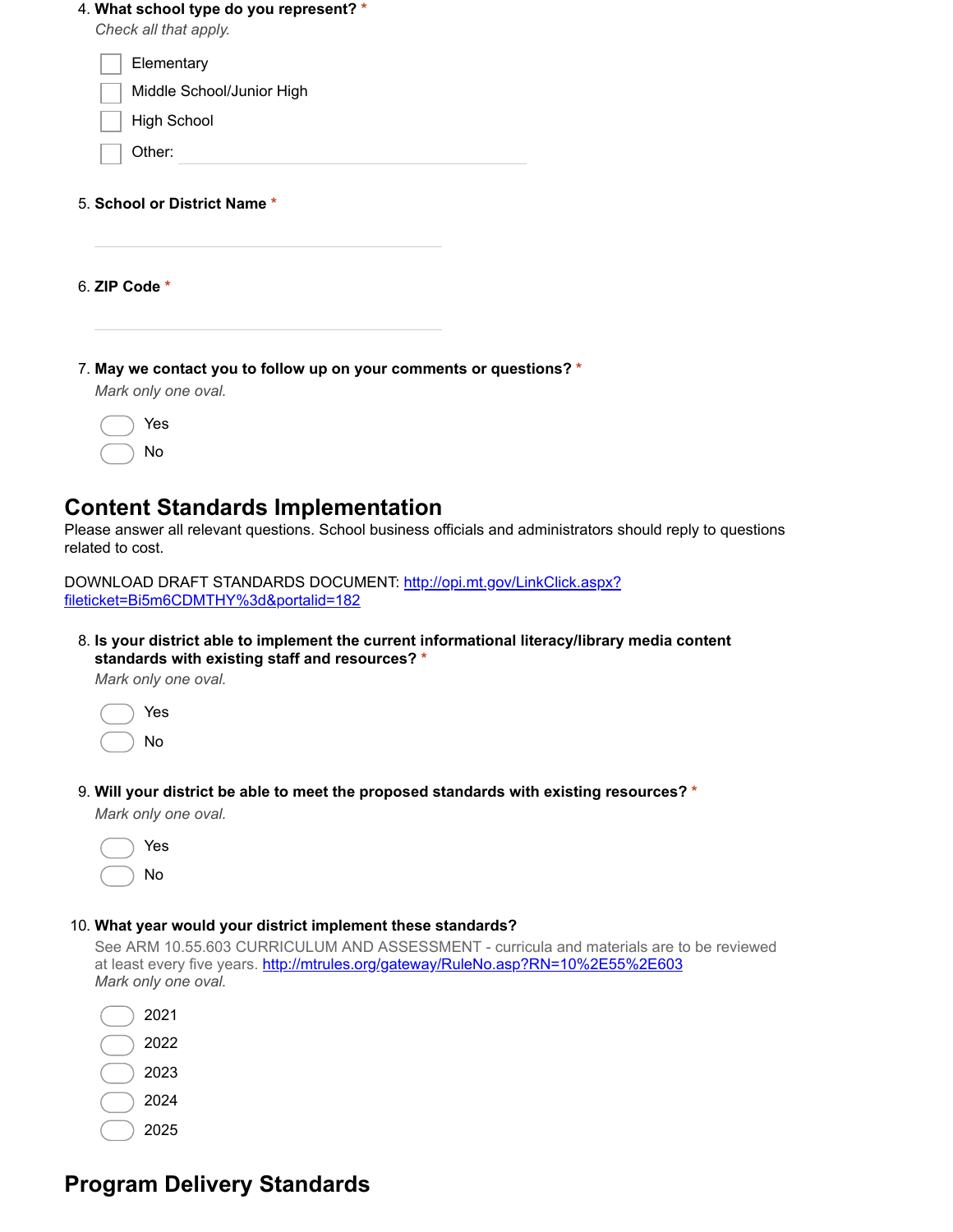The program delivery standards are part of ARM Chapter 55 - Accreditation. They describe the conditions and practices that must be in place to deliver an instructional program for specific content areas. The [current library media program delivery standards: http://www.mtrules.org/gateway/RuleNo.asp?](https://www.google.com/url?q=http://www.mtrules.org/gateway/RuleNo.asp?RN%3D10%252E55%252E1801&sa=D&ust=1582930626161000&usg=AFQjCNGzspSuFKtgjuC5egq30Td5IVWD-A) RN=10%2E55%2E1801

DOWNLOAD DRAFT PROGRAM DELIVERY STANDARDS DOCUMENT (p.12-13): [http://opi.mt.gov/LinkClick.aspx?fileticket=Bi5m6CDMTHY%3d&portalid=182](https://www.google.com/url?q=http://opi.mt.gov/LinkClick.aspx?fileticket%3DBi5m6CDMTHY%253d%26portalid%3D182&sa=D&ust=1582930626161000&usg=AFQjCNEjrKrBFMyfzM6_u0LttCjUIWgujQ)

11. **Is your district able to implement the current program delivery standards for library media?**

| Mark only one oval. |  |
|---------------------|--|
|---------------------|--|



12. **Will your district be able to implement the proposed program delivery standards for library media?**

*Mark only one oval.*

| Yes |
|-----|
| N٥  |

(

#### 13. **If no, what are the two most significant challenges to implementation?**

|                       |  |  | Please check 2 or describe any "other" challenges. |  |
|-----------------------|--|--|----------------------------------------------------|--|
| Check all that apply. |  |  |                                                    |  |

| <b>Instructional Materials</b>  |  |
|---------------------------------|--|
| Personnel                       |  |
| <b>Professional Development</b> |  |
| <b>Curriculum Development</b>   |  |
| <b>Technology Equipment</b>     |  |
| Other:                          |  |

# **Instructional Materials**

Instructional materials include any consumable workbooks, textbooks, digital resources, equipment or other items selected by the district board of trustees to implement a curriculum aligned to the state standards.

#### 14. **Would the proposed standards impose an additional cost for instructional materials?**

*Mark only one oval.*

| Yes |
|-----|
| Nο  |

15. **Does your district have difficulty finding instructional materials to implement the current standards?**

*Mark only one oval.*



#### 16. **Will your district have difficulty finding instructional materials to implement the proposed standards?**

*Mark only one oval.*

| Yes   |
|-------|
| N٥    |
| Maybe |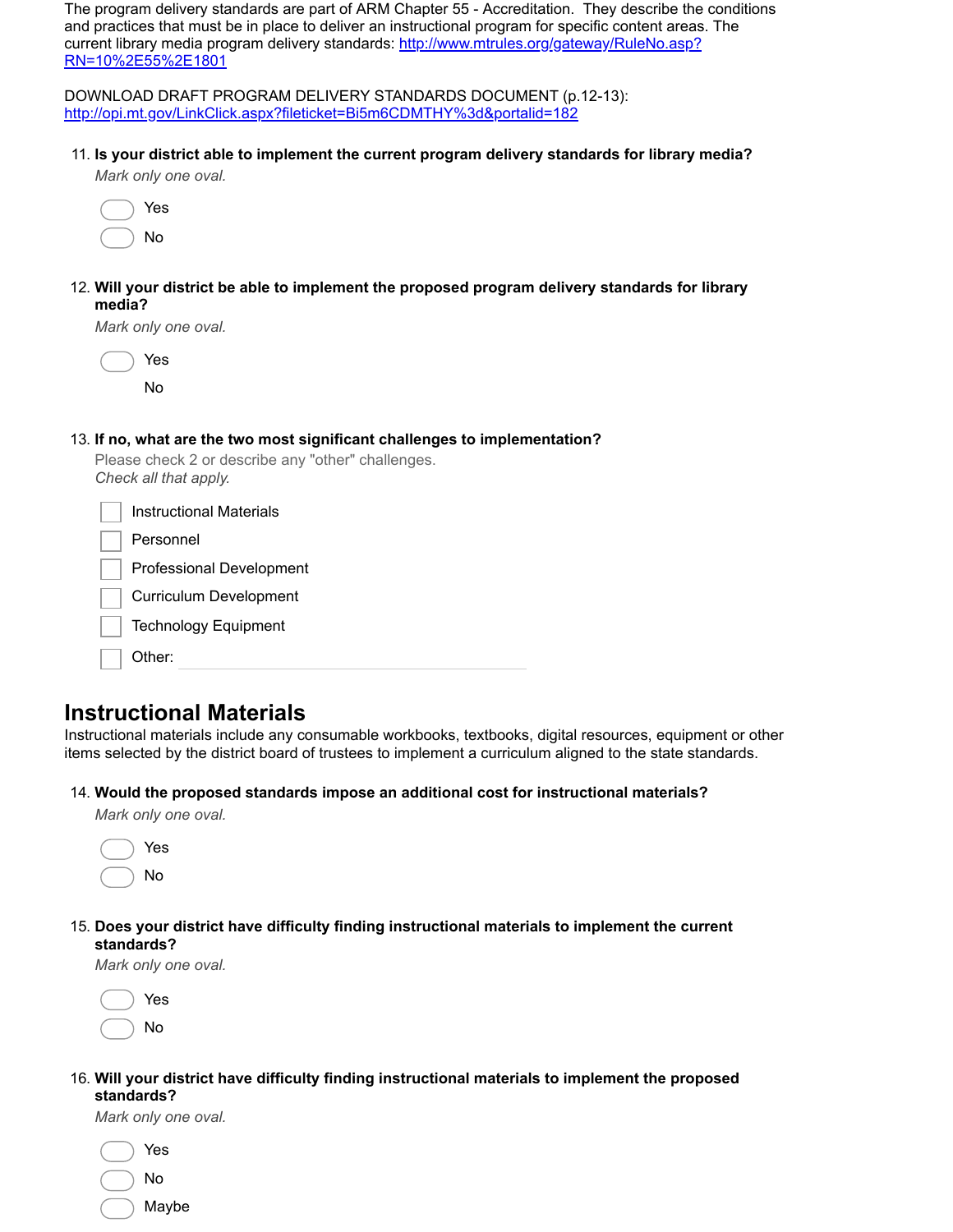17. **If you answered "yes" to any of the questions above, please provide additional feedback.**

| 18. What new purchases would be needed, if any?                                                                                    |  |
|------------------------------------------------------------------------------------------------------------------------------------|--|
|                                                                                                                                    |  |
|                                                                                                                                    |  |
|                                                                                                                                    |  |
|                                                                                                                                    |  |
|                                                                                                                                    |  |
| 19. What increase in total dollars would be required to cover the cost associated with Instructional<br>Materials? (best estimate) |  |
| Mark only one oval.                                                                                                                |  |
| None                                                                                                                               |  |
| $$1 - $1,500$                                                                                                                      |  |
| \$1,501-\$10,000                                                                                                                   |  |
| \$10,001-\$50,000                                                                                                                  |  |
| \$50,001-\$100,000                                                                                                                 |  |
| More than \$100,000                                                                                                                |  |
| Not able to estimate                                                                                                               |  |
| Other:                                                                                                                             |  |

20. **How did you calculate the estimated total dollars needed above?**

### **Personnel**

Personnel includes any administrative, licensed teachers, or support staff.

21. **Would the proposed standards impose a cost for personnel beyond what is required to implement the current standards?**

*Mark only one oval.*



22. **If you answered "yes" to the question above, please provide additional feedback.**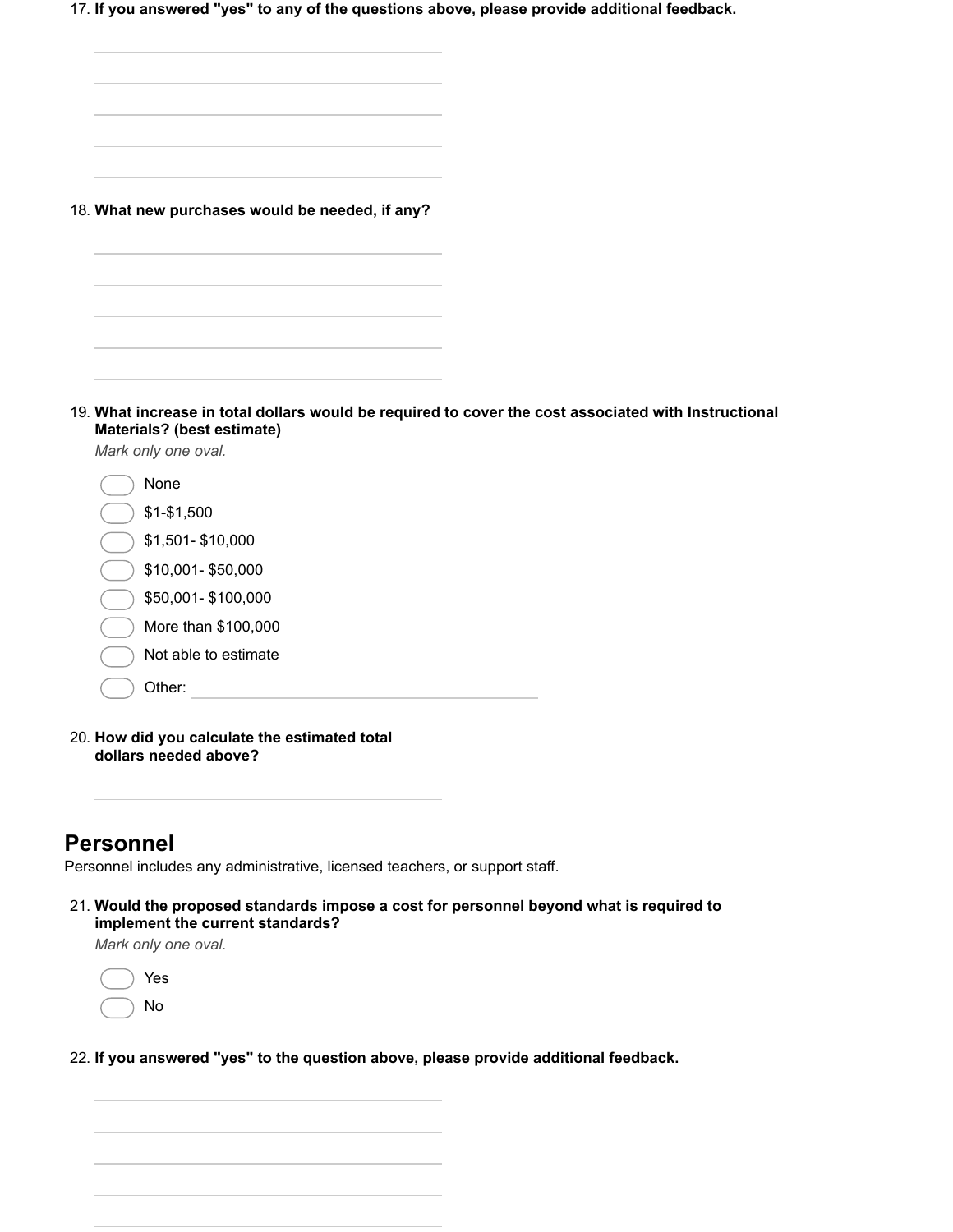# **Professional Learning**

Professional learning includes any form of training that a district may use to build employee knowledge and skills.

23. **Would the proposed standards impose a cost for professional learning beyond those expenses already required to implement the current standards?**

*Mark only one oval.*

|  | Yes |
|--|-----|
|  | Nο  |

24. **Does your district currently have difficulty in finding professional development opportunities for library media educators?**

*Mark only one oval.*

|  | Yes |
|--|-----|
|  | Nο  |

25. **Will your district have difficulty finding professional development opportunities for library media educators?**

*Mark only one oval.*

Yes No

26. **If you answered "yes" to any of the questions above, please provide additional feedback.**

27. **What professional development would be needed?**

Describe the format or content as specifically as possible.

28. **How many teachers would need this professional development? (best estimate)**

29. **How many hours of professional development would be needed for each teacher? (best estimate)**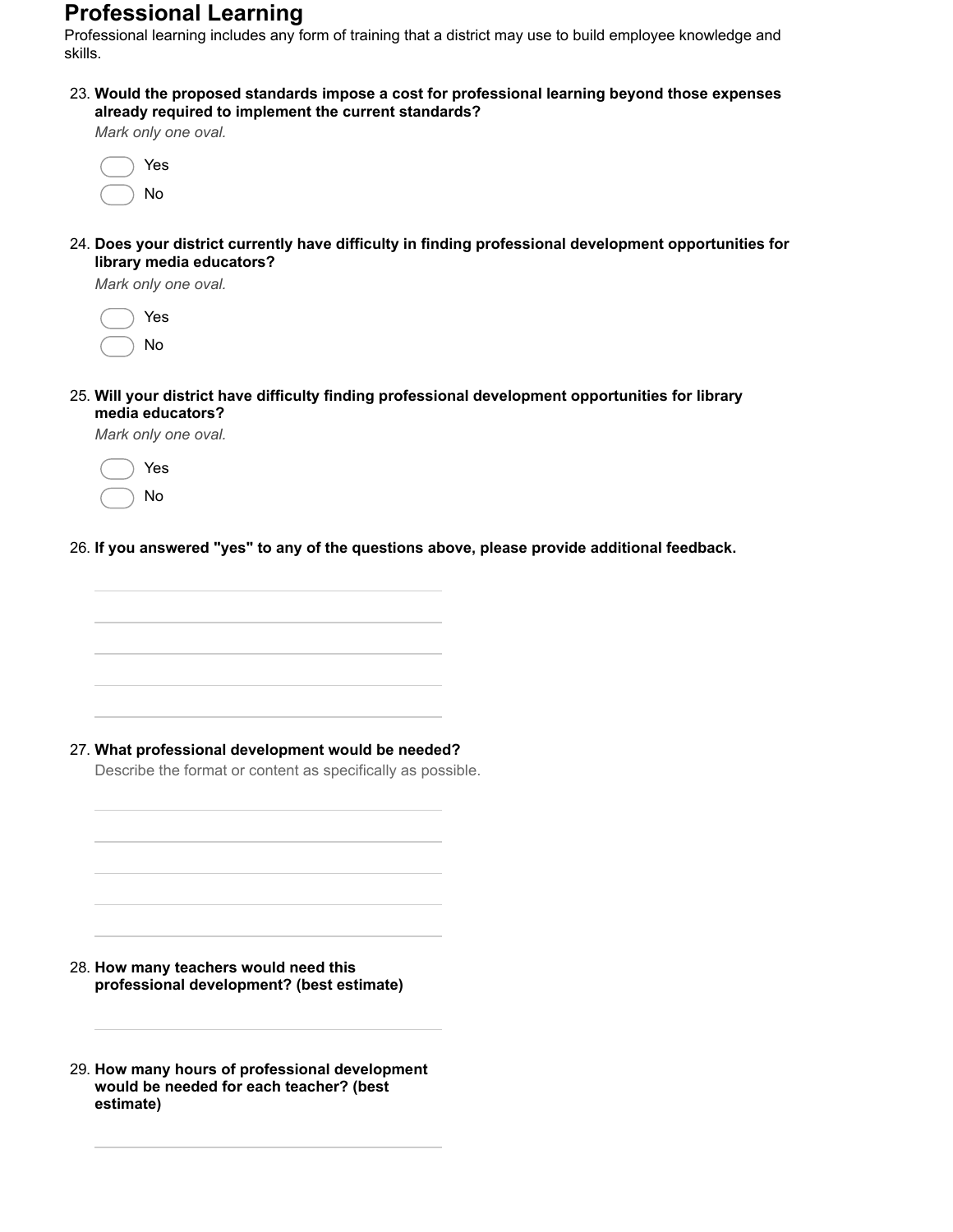#### 30. **What increase in total dollars would be required to cover the cost associated with professional development? (best estimate)**

*Mark only one oval.*

| None                 |  |
|----------------------|--|
| \$0-\$500            |  |
| \$501-\$1,000        |  |
| \$1,001-\$5,000      |  |
| \$5,000-\$10,000     |  |
| More than \$10,000   |  |
| Not able to estimate |  |
| Other:               |  |
|                      |  |

#### 31. **How did you calculate the estimated total dollars needed above?**

### **Curriculum Development**

Separate from identifying instructional materials, please provide feedback specific to your district's curriculum development process and timelines.

32. **Would the proposed standards, if adopted, require your district to substantially revise its current curriculum?**

*Mark only one oval.*



33. **Would the proposed standards impose a cost for curriculum development beyond what is required to implement the current standards?**

*Mark only one oval.*



34. **Will your district have a shortage of time and resources to support curriculum development in informational literacy/library media?**

*Mark only one oval.*



35. **If you answered "yes" to any of the questions above, please provide additional feedback.**